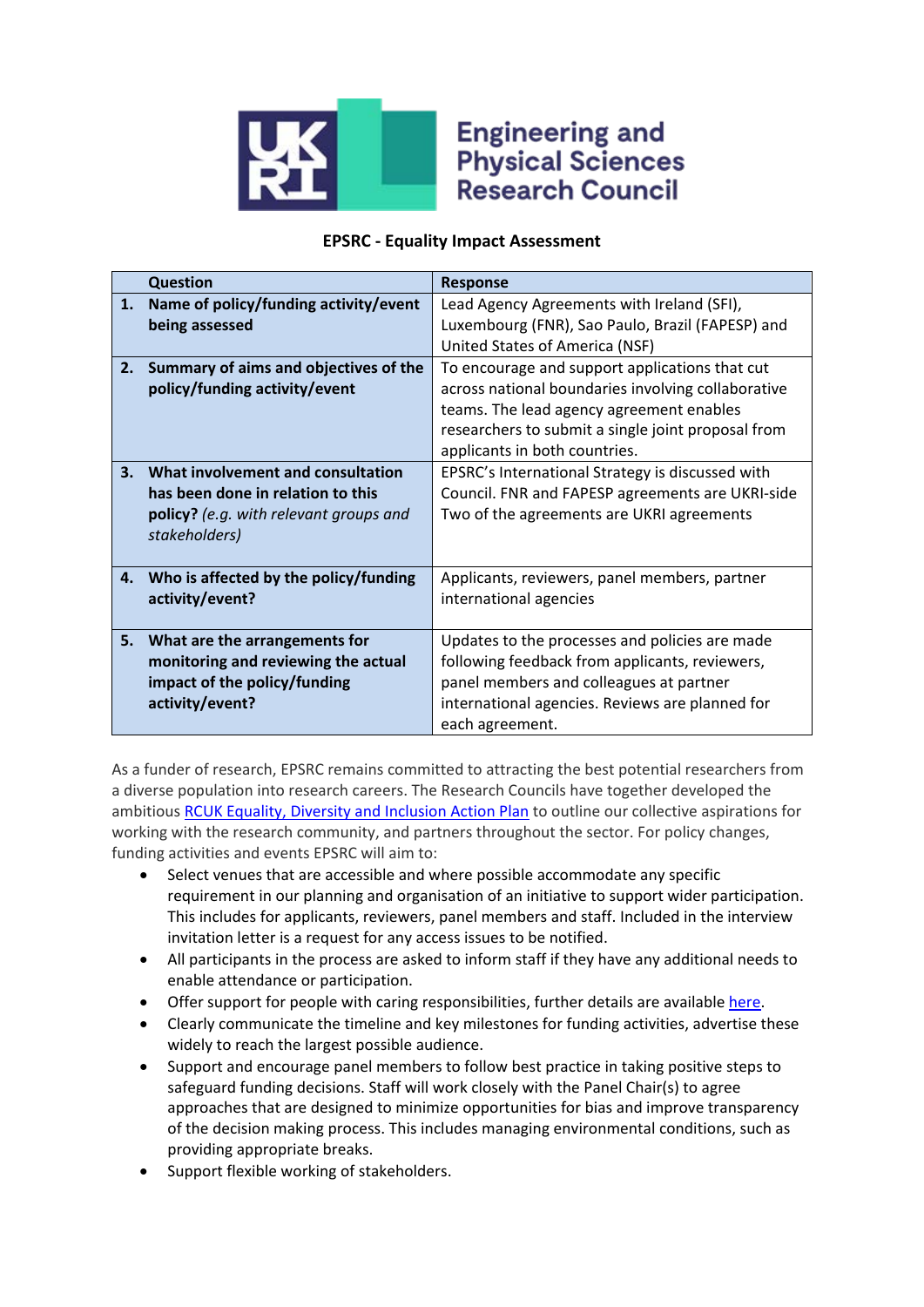- Ensure diversity of peer review assessment and interview panels. Staff will adhere to a mixed panel policy and endeavour to achieve the minimum 30% for the underrepresented gender on the panel.
- Abide by the principles of peer review
- Provide EPSRC staff with tailored unconscious bias training for Peer Review processes and clear guidance for assessors.
- Handle personal sensitive information in compliance with General Data Protection Regulation 2018.

| <b>Protected</b><br><b>Characteristic Group</b> | Is there a potential<br>for positive or<br>negative impact? | Please explain and<br>give examples of any<br>evidence/data used                                                                                                                                                                                                                                                                                                                      | <b>Action to address</b><br>negative impact (e.g.<br>adjustment to the<br>policy)                                                                                                                                                                          |
|-------------------------------------------------|-------------------------------------------------------------|---------------------------------------------------------------------------------------------------------------------------------------------------------------------------------------------------------------------------------------------------------------------------------------------------------------------------------------------------------------------------------------|------------------------------------------------------------------------------------------------------------------------------------------------------------------------------------------------------------------------------------------------------------|
| <b>Disability</b>                               | Potential negative<br>impact                                | Typically, international<br>collaboration requires<br>investigators and staff<br>to travel nationally<br>and internationally.<br>This may discourage<br>individuals with<br>additional<br>requirements relating<br>to physical or mental<br>impairments from<br>applying.<br>There may be<br>differences in<br>accessibility standards<br>and provision in<br>collaborator countries. | Applicants can request<br>support for resources<br>associated with<br>maintaining<br>international<br>relationships that<br>reduce the need to<br>travel.<br>EPSRC has published<br>guidance on support<br>for carers or<br>caregivers when<br>travelling. |
| <b>Gender reassignment</b>                      | N/A                                                         |                                                                                                                                                                                                                                                                                                                                                                                       |                                                                                                                                                                                                                                                            |
| <b>Marriage or civil</b><br>partnership         | N/A                                                         |                                                                                                                                                                                                                                                                                                                                                                                       |                                                                                                                                                                                                                                                            |
| <b>Pregnancy and</b><br>maternity               | Potential negative<br>impact                                | Typically, international<br>collaboration requires<br>investigators and staff<br>to travel nationally<br>and internationally,<br>this may impact<br>investigators or staff<br>members who are<br>pregnant or on<br>parental leave.<br>Pregnant women are<br>unable to travel by<br>aeroplane during                                                                                   | Applicants can request<br>support for resources<br>associated with<br>maintaining<br>international<br>relationships that<br>reduce the need to<br>travel.<br>EPSRC has published<br>guidance on support<br>for carers or<br>caregivers when<br>travelling. |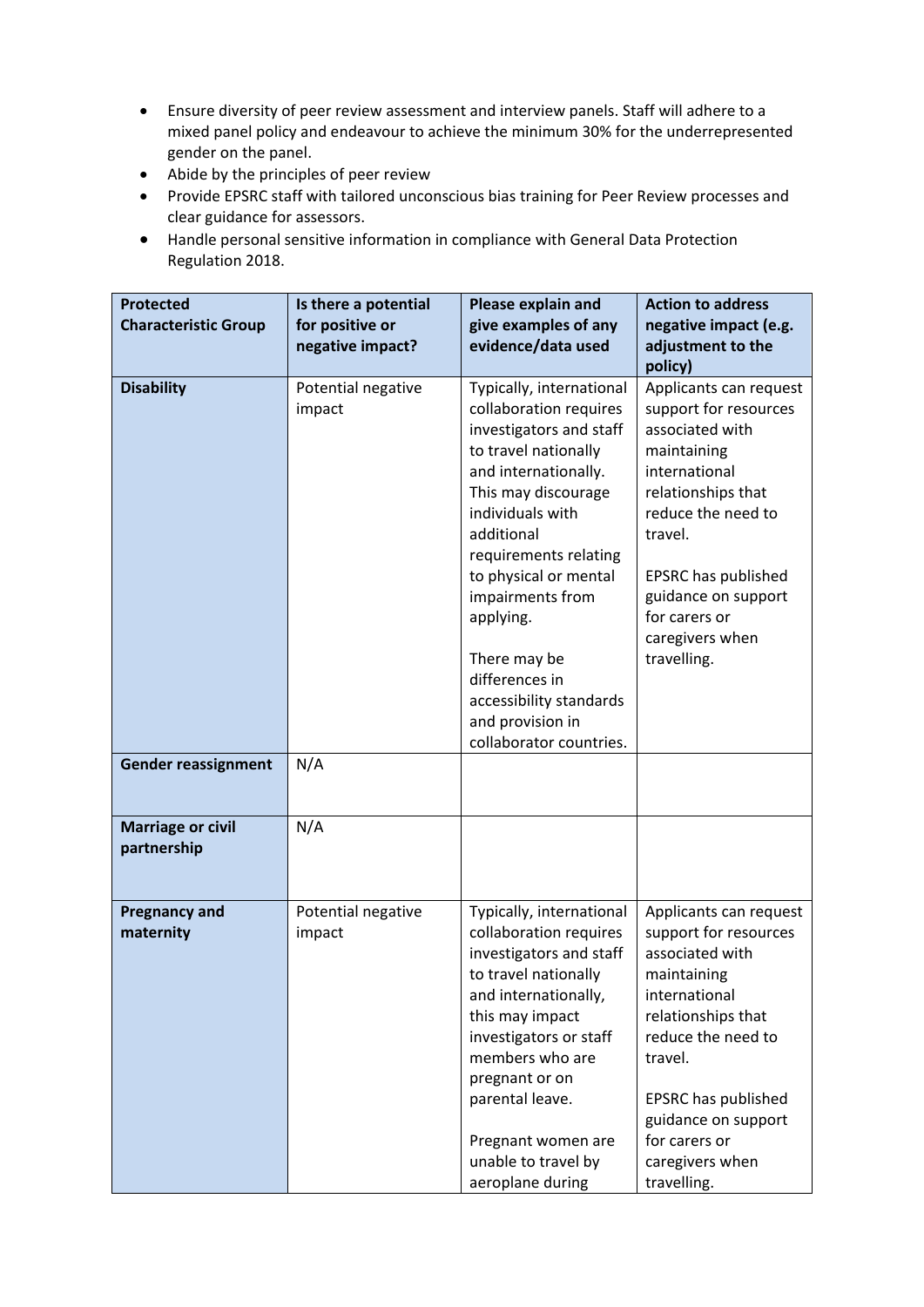|                                                                                |     | latter stages of<br>pregnancy. |  |
|--------------------------------------------------------------------------------|-----|--------------------------------|--|
| Race                                                                           | N/A |                                |  |
|                                                                                |     |                                |  |
| <b>Religion or belief</b>                                                      | N/A |                                |  |
| <b>Sexual orientation</b>                                                      | N/A |                                |  |
| Sex (gender)                                                                   | N/A |                                |  |
| Age                                                                            | N/A |                                |  |
| <b>Additional aspects</b><br>(not covered by a<br>protected<br>characteristic) |     |                                |  |